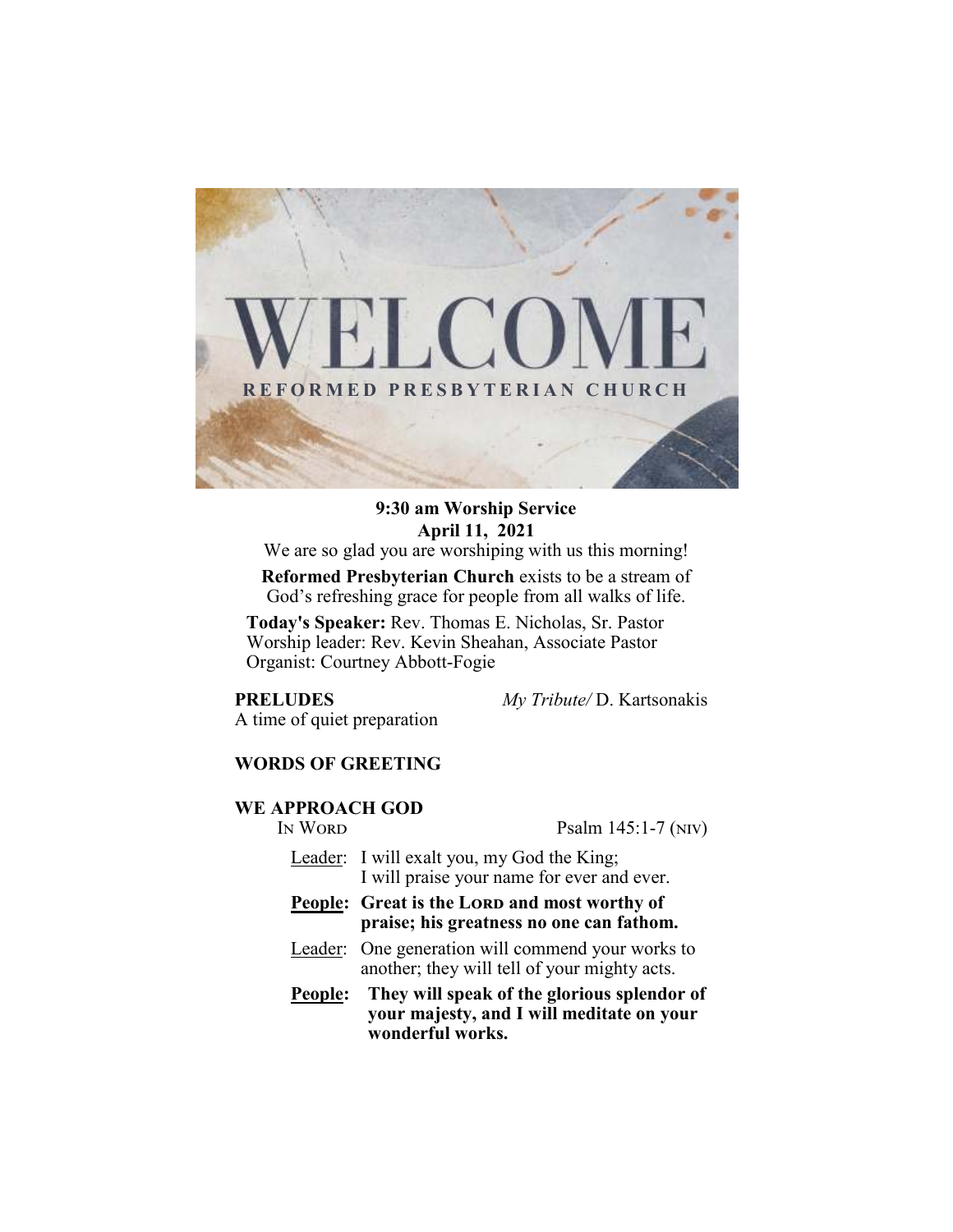- Leader: They will tell of the power of your awesome works, and I will proclaim your great deeds
- **People: They will celebrate your abundant goodness and joyfully sing of your righteousness.**

IN PRAYER

#### **\*WE PRAISE OUR GOD**

HYMN OF PRAISE 32 *Great Is Thy Faithfulness* 

# **SACRAMENT OF BAPTISM**

**WORDS OF EXHORTATION VOWS OF PARENTS** BAPTISMS

**\*WE EXALT OUR LORD WORSHIP SONGS** 

**WE GREET ONE ANOTHER**  WELCOME TO VISITORS

#### WE SEEK GOD'S FACE Prayers of God's People

# **WE HEAR GOD'S WORD**

**Mark 10:13-16 (NIV)** 

<sup>13</sup> People were bringing little children to Jesus to have him touch them, but the disciples rebuked them. <sup>14</sup> When Jesus saw this, he was indignant. He said to them, "Let the little children come to me, and do not hinder them, for the kingdom of God belongs to such as these.  $15$  I tell you the truth, anyone who will not receive the kingdom of God like a little child will never enter it."<sup>16</sup> And he took the children in his arms, put his hands on them and blessed them.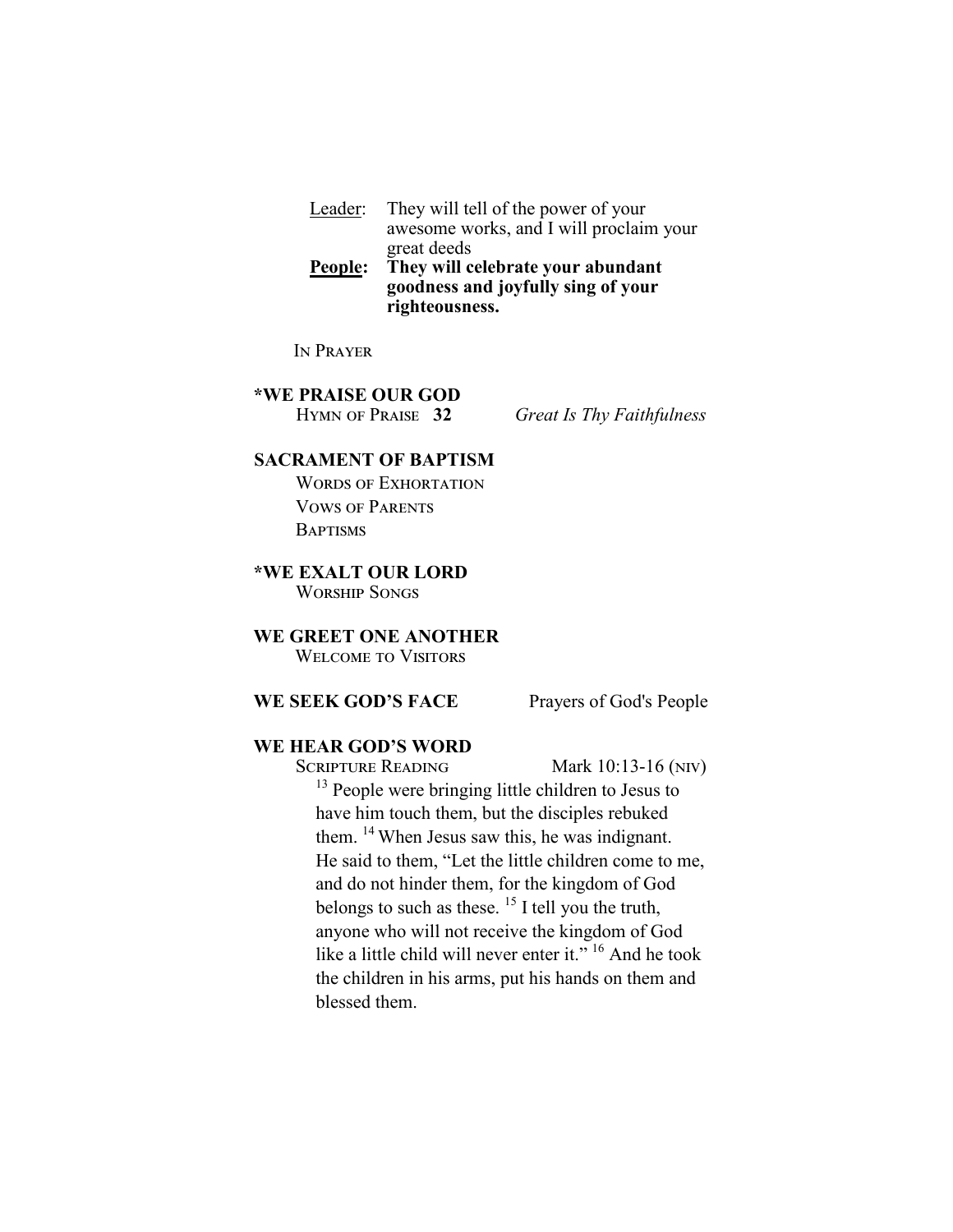**SERMON** *What Baptism Teaches Us* Rev. Thomas E. Nicholas

## **\*WE GO FORTH TO SERVE**

HYMN OF RESPONSE 599

*Savior, like a Shepherd Lead Us*

\*WORDS OF PEACE **ANNOUNCEMENTS** POSTLUDE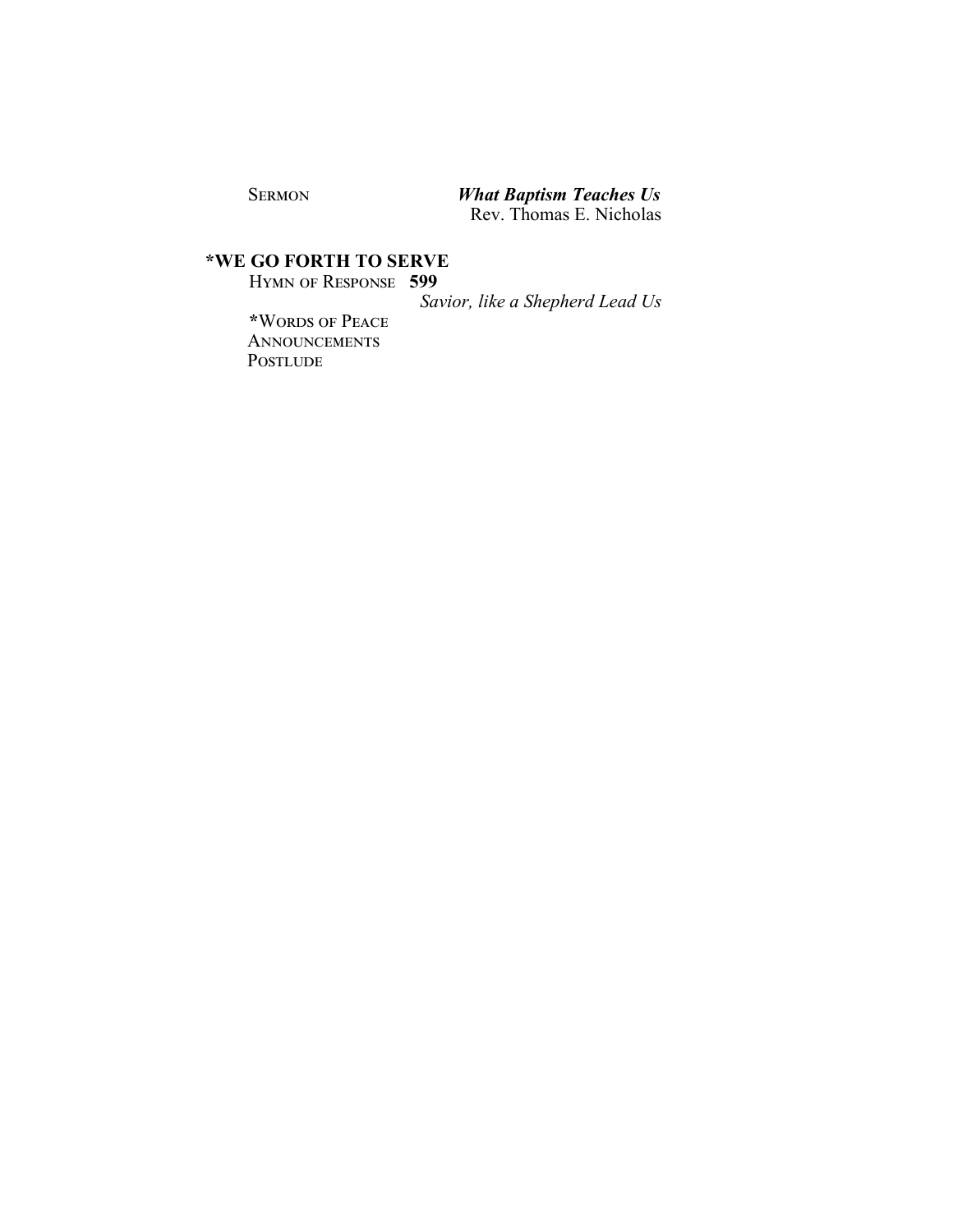# **SONG LYRICS**

# **32 Great Is Thy Faithfulness**

Great is thy faithfulness, O God my Father, There is no shadow of turning with thee; Thou changest not, thy compassions, they fail not; As thou hast been thou forever wilt be.

Great is thy faithfulness! Great is thy faithfulness! Morning by morning new mercies I see: All I have needed thy hand hath provided - Great is thy faithfulness, Lord, unto me!

Summer and winter and springtime and harvest, Sun, moon and stars in their courses above Join with all nature in manifold witness To thy great faithfulness, mercy and love.

Great is thy faithfulness! Great is thy faithfulness! Morning by morning new mercies I see: All I have needed thy hand hath provided - Great is thy faithfulness, Lord, unto me!

Pardon for sin and a peace that endureth, Thine own dear presence to cheer and to guide; Strength for today and bright hope for tomorrow, Blessings all mine, with ten thousand beside!

Great is thy faithfulness! Great is thy faithfulness! Morning by morning new mercies I see: All I have needed thy hand hath provided - Great is thy faithfulness, Lord, unto me!

*Great Is Thy Faithfulness,* Words by Thomas O. Chisholm, Music by William M. Runyan ©1951 Hope Publishing Co. CCLI # 79597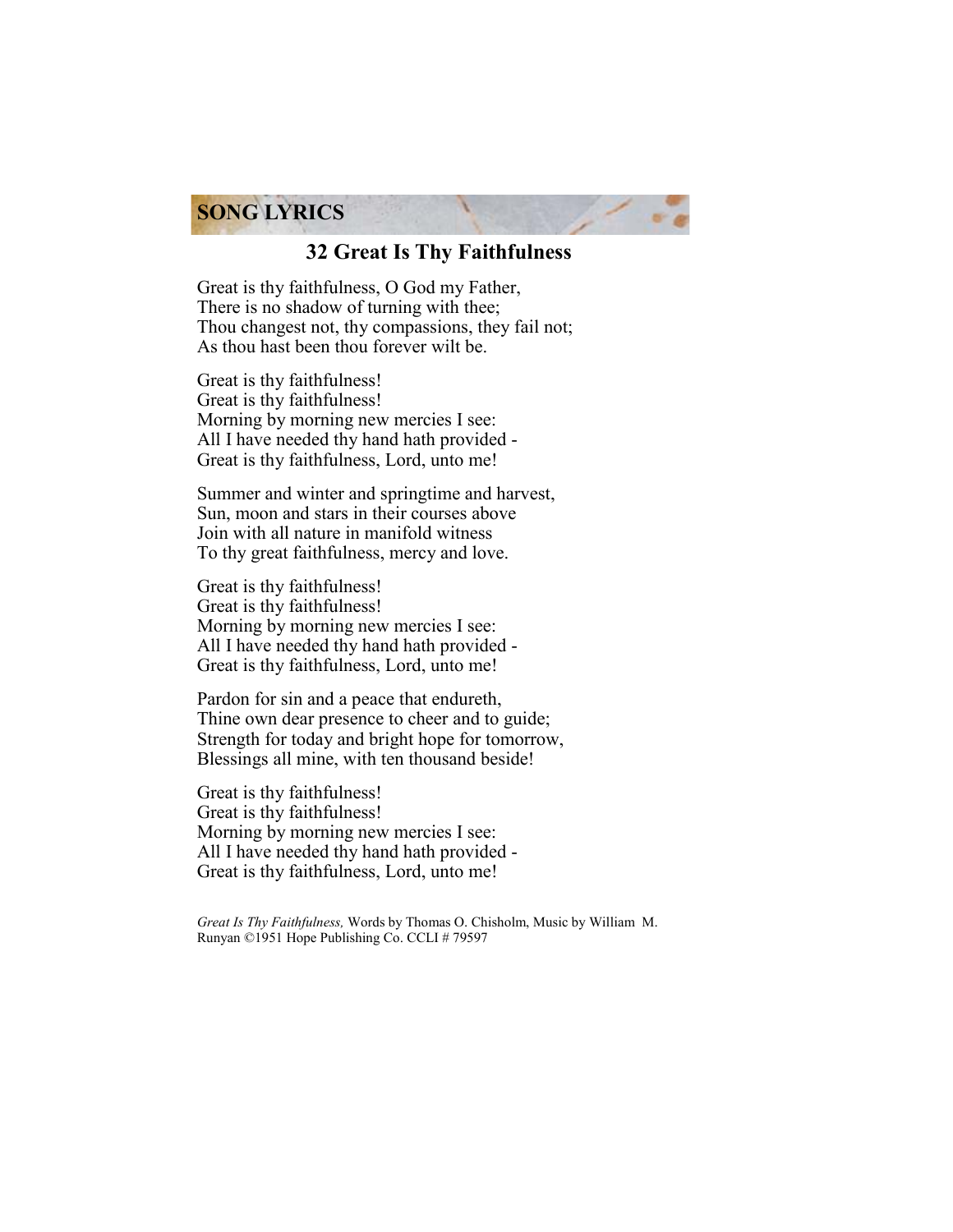#### **Come, People of the Risen King**

Come, people of the Risen King, Who delight to bring Him praise; Come all and tune your hearts to sing To the Morning Star of grace. From the shifting shadows of the earth We will lift our eyes to Him, Where steady arms of mercy reach To gather children in.

Rejoice, Rejoice! Let every tongue rejoice! One heart, one voice; O Church of Christ, rejoice!

Come, those whose joy is morning sun, And those weeping through the night; Come, those who tell of battles won, And those struggling in the fight. For His perfect love will never change, And His mercies never cease, But follow us through all our days With the certain hope of peace.

Rejoice, Rejoice! Let every tongue rejoice! One heart, one voice; O Church of Christ, rejoice!

Come, young and old from every land Men and women of the faith; Come, those with full or empty hands Find the riches of His grace. Over all the world, His people sing Shore to shore we hear them call The Truth that cries through every age: "Our God is all in all"

Rejoice, Rejoice! Let every tongue rejoice! One heart, one voice; O Church of Christ, rejoice!

KEITH & KRISTYN GETTY & STUART TOWNEND COPYRIGHT © 2007 THANKYOU MUSIC(PRS) ADM WORLDWIDE AT CAPITOLCMGPUBLISHING.COM EXCLUSING EUROPE WHICH IS ADM BY INTEGRITYMUSIC.COM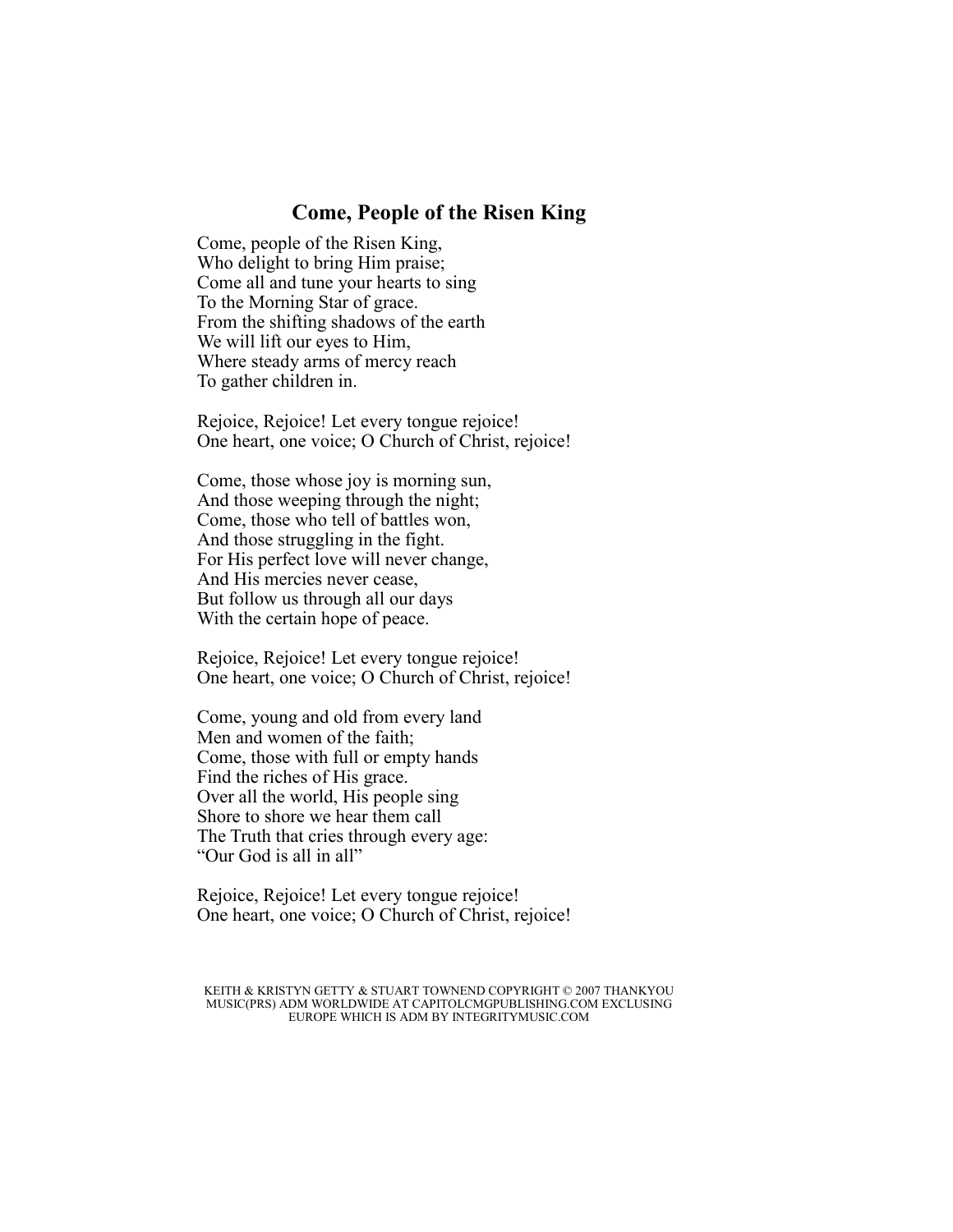## **He Will Hold Me Fast**

When I fear my faith will fail Christ will hold me fast When the tempter would prevail He will hold me fast I could never keep my hold Through life's fearful path For my love is often cold He must hold me fast

He will hold me fast He will hold me fast For my Savior loves me so He will hold me fast

Those He saves are His delight Christ will hold me fast Precious in His holy sight He will hold me fast He'll not let my soul be lost His Promises shall last Bought by Him at such a cost He will hold me fast

He will hold me fast He will hold me fast For my Savior loves me so He will hold me fast

For my life He bled and died Christ will hold me fast Justice has been satisfied He will hold me fast Raised with Him to endless life He will hold me fast Till our faith is turned to sight When He comes at last

He will hold me fast He will hold me fast For my Savior loves me so He will hold me fast

Ada Ruth Habershon | Matthew Merker, © 2013 Getty Music Publishing (Admin. by Music Services, Inc.); Matthew Merker Music (Admin. by Music Services, Inc.), CCLI License # 79597